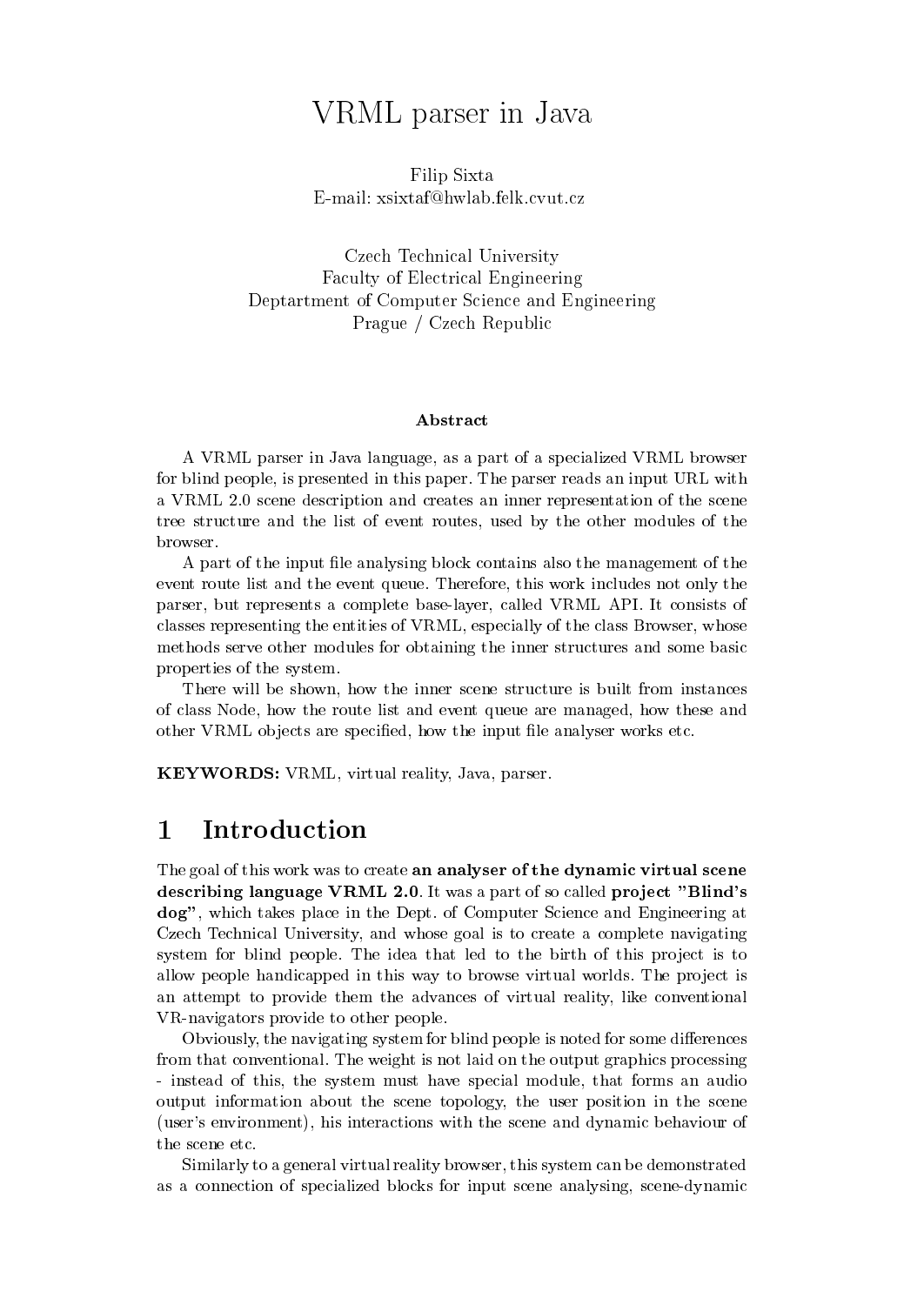

Figure 1: The structure of navigating system for blind people

processing, topology analysis, user commands execution, output generation etc. The rough structure of the browsing system is depicted in fig. 1.

It is obvious, that the input scene analyser represents the first module in the scene processing pipeline. Its more detailed context is shown in fig. 2. The role of the parser is to read and analyse the input le (URL) describing a virtual scene and to create the inner tree structure, used by other modules in the system. To this structure also belongs the list of event routes used for the internode communication and defined also in the input file (as **ROUTEs**). However, the parser treats the scene as static, i.e. with the inner structure creation it's particular role ends, and the following changes and dynamic behaviour of the scene objects is a matter of other modules (especially the simulation core).



 $\Gamma$  igure  $\Delta$ . The structure of the input ine analysing block

Due to the primary role of the parser implementation in the project, which implies the need of designing a base-layer of the system, this work includes also the implementation of route list and event queue managing functions. Via these functions, these data structures are provided to the simulation core after the input file analysis.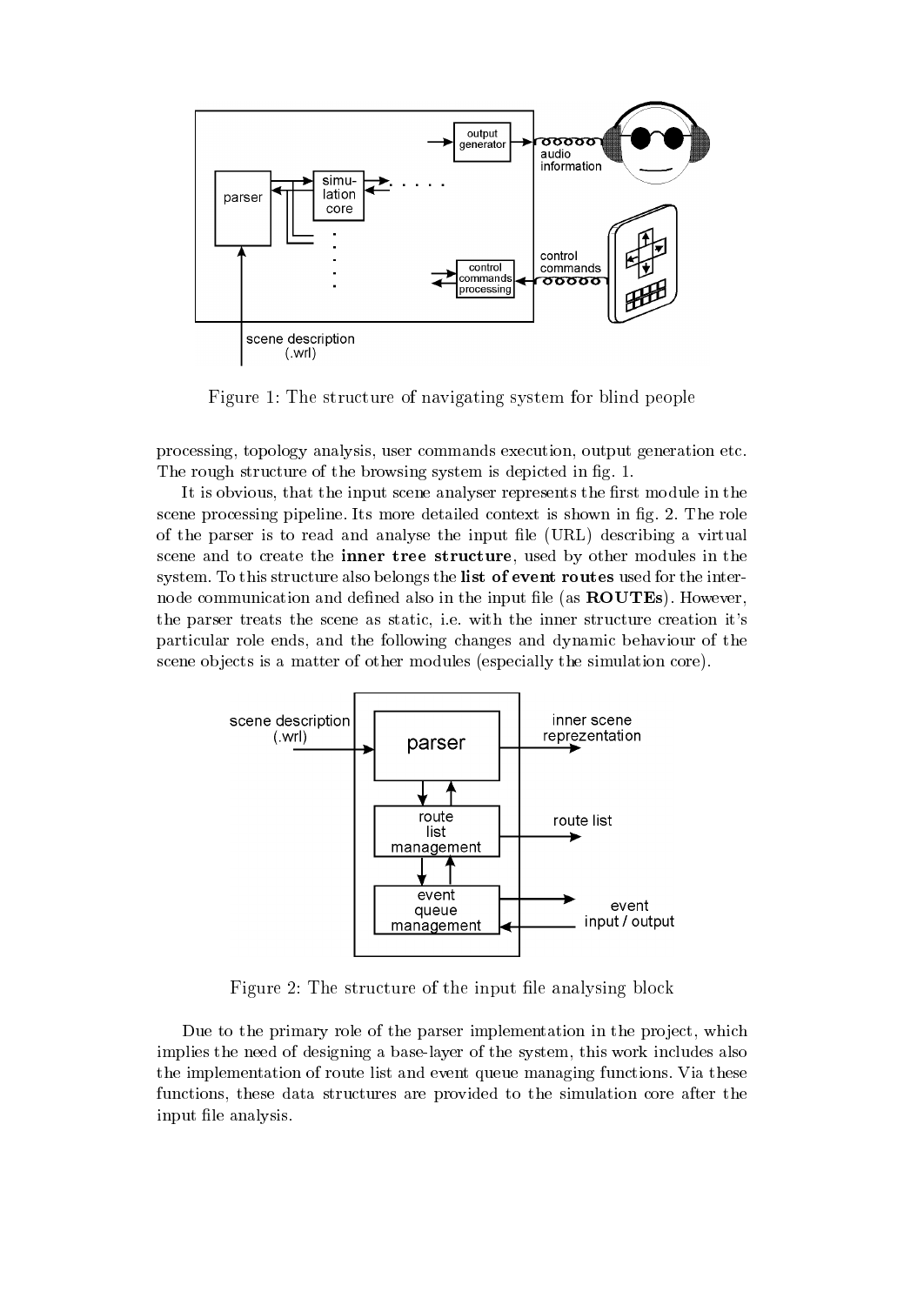#### $\overline{2}$ VRML API

## 2.1 Motivation

Before the implementation of parser, an important step had to be made - to design a collection of classes and their methods, which provide functions of parser and other input file analysing module parts to various other modules of the system. This collection is called VRML application programming interface (VRML API), and represents the above mentioned fundamental layer. It includes a class for the browser itself, VRML-scene nodes, their attributes, routes, events, fields of all types etc. Because the system is implemented in Java language, the VRML API can be covered by members of so called **package** *vrml*.

The VRML API presented here was inspired by the API described in VRML 2.0 specification, appendix  $C$  - Java Scripting Reference. Although this interface was designed for interacting of *Script* nodes with their associated scenes, a noticeable part of it seemed to be suitable for any powerful VRML scene browsing system. This holds e.g. for most of methods of the class Browser, class Event, and whole package  $vrm$ . field, representing the VRML 2.0. data types.

Java Scripting Reference was not the only one source of ideas for designing the VRML API. Very interesting, from this point of view, is JavaSoft's product **Java 3D API**, which provides suitable VRML support. Unfortunately, this API wasn't implemented yet, when this project and its parts started to be worked out. Moreover, we tried to simplify the VRML API in the sense that all VRML 2.0 node types were represented by instances of the same class (named  $Node$ ), and differed by their attributes, while Java 3D API provides particular class for each of the standard node types. Therefore our philosophy would be probably broken by using this API. Another fault was, that Java 3D API has not very suitable classes for primitive VRML 2.0 data types (field types).

For all these reasons, the use of Java 3D API was dismissed. However, some parts of this API can be pretty exploited for other entities (not so exclusively specific for VRML), such as geometry and mathematical objects, transformations etc., but it concerns rather with some specialized modules (e.g. topology builder).

## 2.2 Package *vrml* and its function

Appendix A shows the hierarchy of classes of package vrml, in the context of Java Platform 1.1.4 Core API. The implementation of classes with the names typed in **bold** was the object of this work. There can be seen, among others, the classes mentioned above: the class representing the interface of whole navigating system (Browser), classes for resources and entities of VRML - nodes, prototypes, routes, events, node attributes and data types, classes for the parser itself  $(LexicalAnalysiser and SyntaxAnalysis)$  and the system of exceptions, specific for manipulation with all these classes.

First of all, let's look at the class Browser, which represents the core of the API. It holds and provides information about the properties and the state of the navigating system; especially it provides functions of the input scene analyser and route-list and event-queue management. Browser's declaration is very similar to that one described in VRML 2.0 specification, section 4.7.10 - Browser Script Interface, and both declarations considerably penetrate. The declaration of the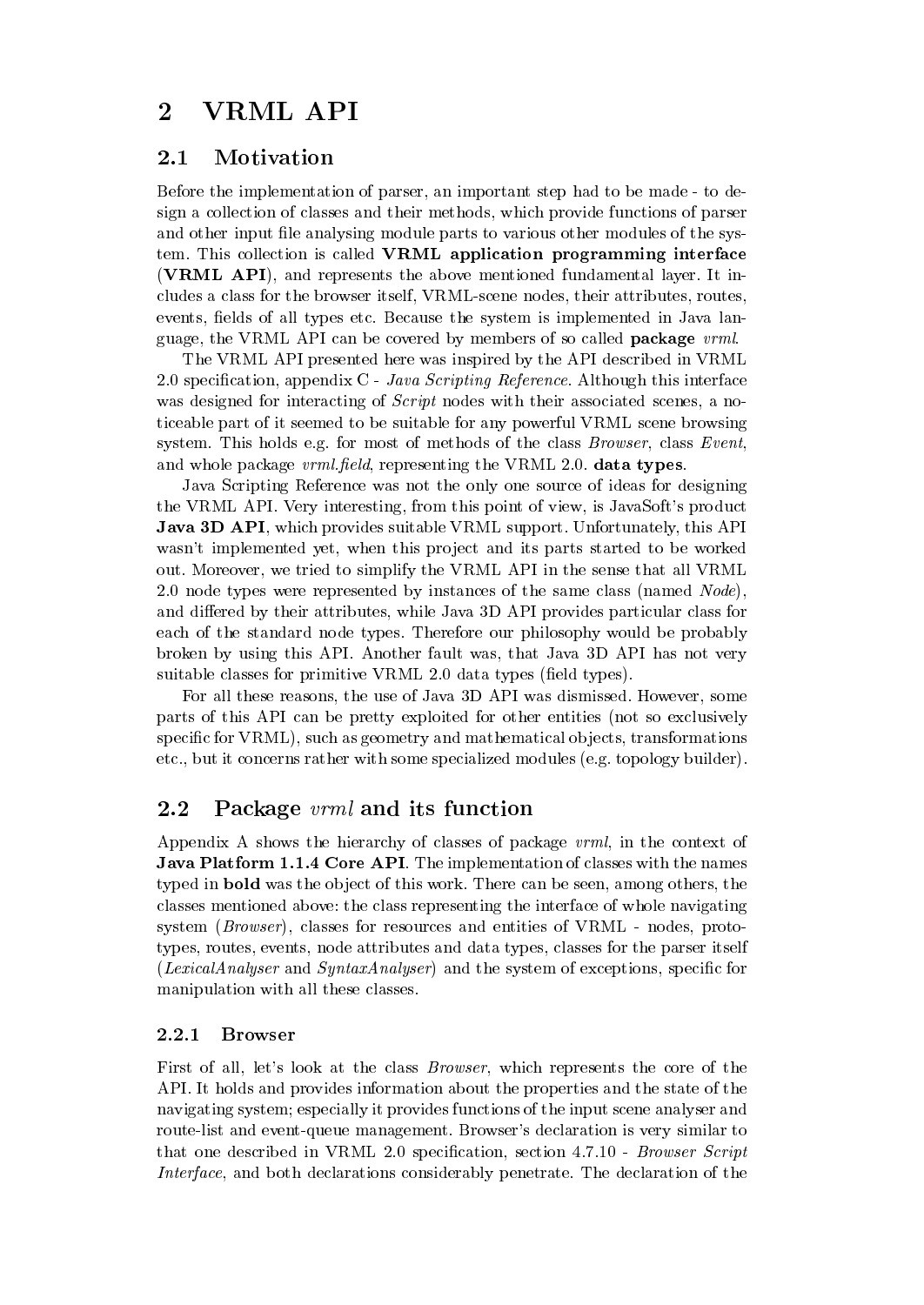class Browser, with the simple explanation of the function of it's methods is in the Appendix B.

The class is not static - the constructor Browser creates a particular browser instance with it's own, independent properties, which implies the theoretical possibility to use more browser instances in the framework of the navigating system, and to switch between them.

In the scope of this work, the most important method is create VRMLFro $mURL$ . This method gets a URL of scene description in VRML 2.0 and returns the inner representation of the scene - as a list of pointers to root nodes of the scene tree structure (or better forest structure). As a side effect of the creation of the inner scene structure, there is also created the list of event routes. Inside this method, the syntax analyser is initialized and the input scene description is passed to it. One of the following chapters discusses it in detail.

### 2.2.2 Classes for VRML entities

Node, Attribute, Prototype, Route, Event, Field and their descendants are representing the VRML entities. This part of the article briefly explains their sense.

The special attention, from the viewpoint of the semantics, should be given to the classes *Node*, *Attribute* and *Prototype*. It could be seen, that there are no specific classes for different node types - all VRML scene nodes are represented by instances of the same class named Node, including both the nodes of standard type (*Transform, Shape* etc.) and the user defined. The only exception is the Script node, which has it's particular class  $Script$ -the descendant of class  $Node$ , because of it's specic properties.

The type of the node represented by the instance of class *Node* is indicated by the type name (held by the object) and by associated list of attributes. In this context the word 'attribute' means the node parameter, which can be field, exposed field, input or output event. For attributes, there is class  $Attribute$  established. Objects of this type are specified by the kind  $(\text{field}, \text{exposedField}, \text{eventIn})$ or eventOut), the data type (SFBool, MFNode etc.), the name (size, children, fraction changed etc.) and in the case of field or exposed field the pointer to an instance of some descendant of the class Field (as explained later).

When creating a new node, the node type and the attributes associated with this node type must be known. In other words, there must exist the appropriate prototype. Hence, there exists the class *Prototype*, which instances define for the respective node types the list of attributes and their default values. These instances are created by the syntax analyser on the basis of the PROTO denitions in the input file. (As will be shown later, this holds also for the standard node types.)

The routes - instances of the class *Route* - are determined by the **sending** node and it's output event (a specified eventOut) and the receiving node and it's **input event** (a specified *eventIn*). Routes are elements of the route list, which is held by the browser, and which is a part of the inner scene representation. Analogously, instances of the class Event form the event queue. They are determined by a sending or receiving node, respectively, a name and a time stamp. Objects of both these types (routes and events) can be created, added to and deleted from their respective sets, and their parameters can be obtained, but they cannot be explicitly modified.

The set of descendants of the abstract class Field represents all single (SF-) and multiple (MF-) VRML data types. Instances of these classes contain values of the appropriate type. Every class provides several methods for setting and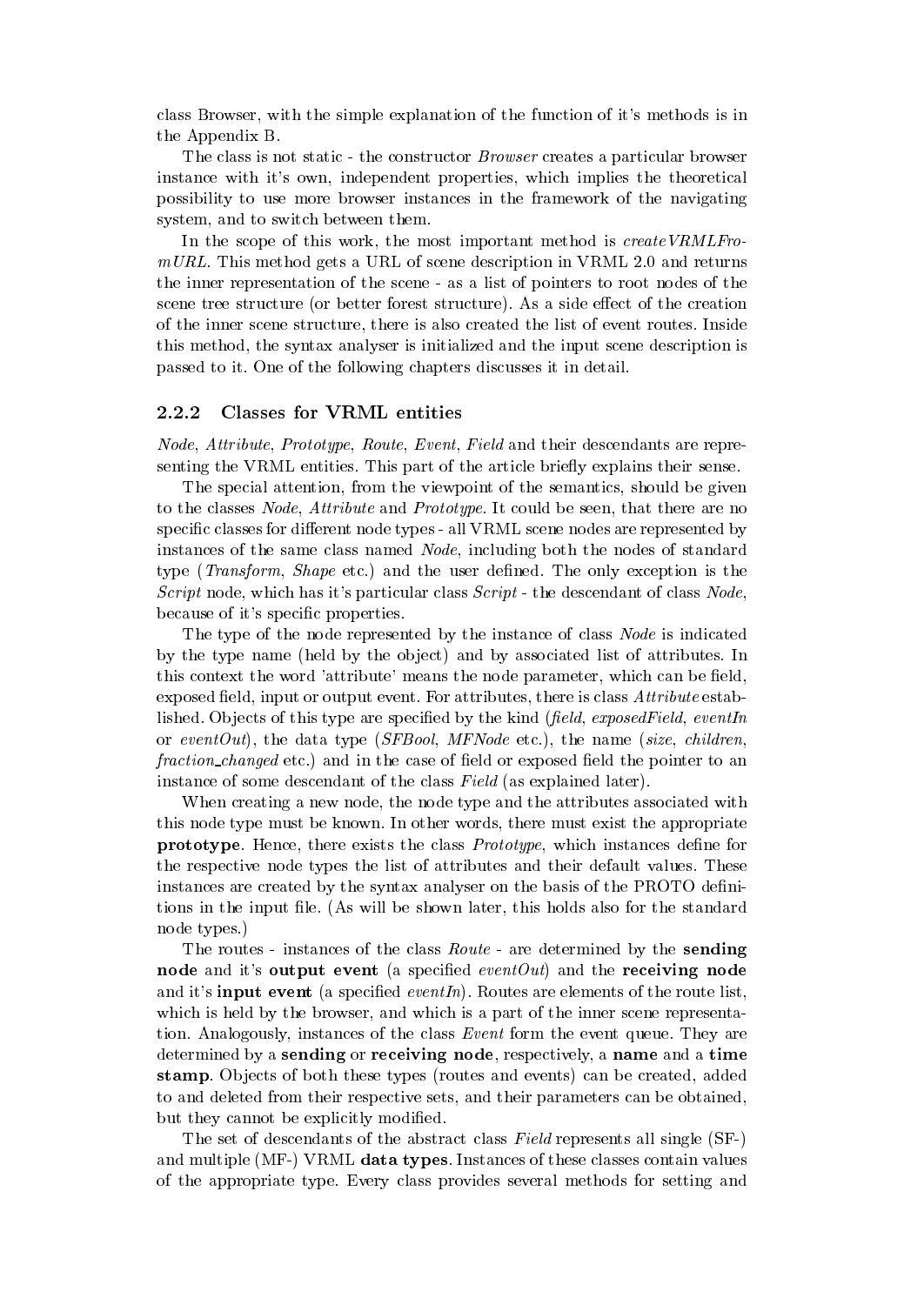getting these values; types of the values passed into them and returned by them are in most cases the primitive data types of the Java language. For example, if the  $SFInt32$  object inner value is set or get, the value of Java type int is passed, in case of *SFRotation*, the four-tupple of *float* values is passed and so on.

## 3 The input file analyser

## 3.1 Principles of the analysis

The most important part of this work is the **syntax analyser** of the VRML scene description. The parser is based on the principle of recursive descending. The process of analysis is derived from the grammar defined in VRML 2.0 specification, appendix  $A - Grammar$ , which is transformed to  $LL(1)$  grammar. This transformation is made due to the easier implementation of the parser (the analysis is then deterministic) and brings some little changes, as shown in the following example:

Rules of the original grammar:

```
<mfcolorValue> -> <sfcolorValue> |
                                                                        \blacksquare | \blacksquare | \blacksquare | \blacksquare | \blacksquare | \blacksquare | \blacksquare | \blacksquare | \blacksquare | \blacksquare | \blacksquare | \blacksquare | \blacksquare | \blacksquare | \blacksquare | \blacksquare | \blacksquare | \blacksquare | \blacksquare | \blacksquare | \blacksquare | \blacksquare | \blacksquare | \blacksquare | \blacksquare[ <sfcolorValues> ]
                                                                                                                                                   ! two right sides start
                                                                                                                                                            \ldots same symbols symbols symbols symbols symbols symbols symbols symbols symbols symbols symbols symbols symbols symbols symbols symbols symbols symbols symbols symbols symbols symbols symbols symbols symbols symbols sy
<sfcolorValues> -> <sfcolorValue> |
                                                                       <sfcolorValues> ! the left recursivity
```
Corresponding rules of LL(1) grammar:

```
<mfcolorValue>\rightarrow -> <sfcolorValue> |
                     [ <mfcolorValue'>
<sub>m</sub>footlorValue' > -></sub>
                  -> ] |
                     <sfcolorValue> <mfcolorValue'>
```
The syntax analysis are performed by two classes of the package vrml - SyntaxAnalyser and LexicalAnalyser. The class SyntaxAnalyser provides a method named vrmlScene, which is called from the Browser's method createVRMLFro $mURL$ , and which responses to the starting symbol of the VRML grammar. From this method, the methods for specific statements (such as node, proto or route statement) are iteratively called, according to the content of the input le.

Every non-terminal symbol in the modified  $LL(1)$  grammar has it's appropriate method in SyntaxAnalyser. The terminal symbols are considered to be the lexical elements and they are read (parsed) by the lexical analyser. They include keywords, braces, brackets, the point, identifiers, numbers and strings.

Parsing of each particular statement results in creation of the appropriate VRML ob ject - especially the node-statement parser returns a representation of a VRML node (namely the object of type *Node*) and the route-statement parser returns a representation of a route (the object of type *Route*). The whole parsing then results in the inner structure, consisting of the list of root nodes of VRML scene and the list of routes.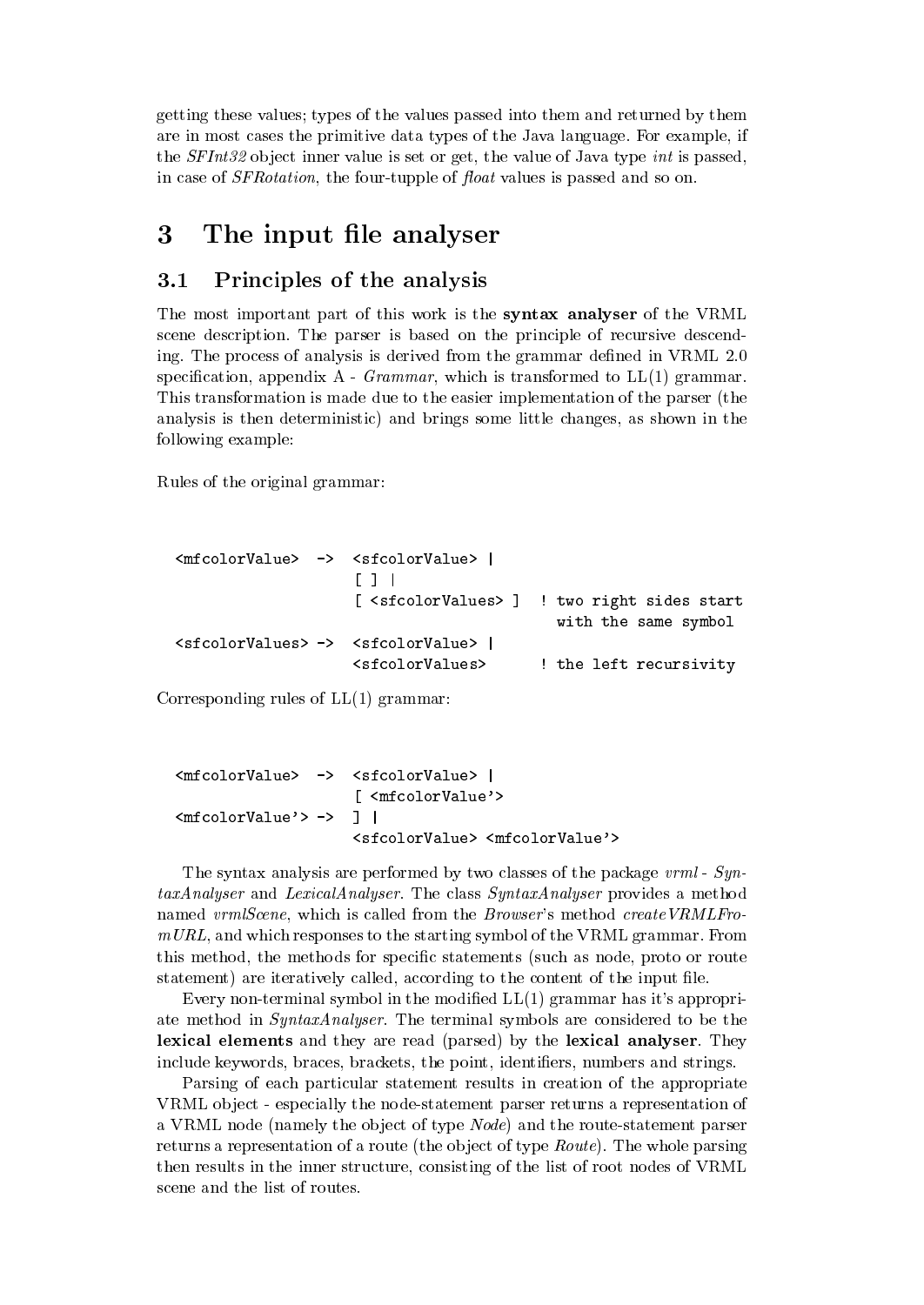The process of analysis is roughly illustrated in fig. 3. In this figure, there is denoted another important thing, touching the semantic knowledge of the standard node types. Because of the uniform approach to both standard and user-defined node types, both of them must have their prototypes. Hence, the knowledge of the standard prototypes is achieved using the file with the standard PROTO-definitions, which is an inseparable part of the parser.



Figure 9. The process of the input ine analysis  $\sim$ 

## 3.2 The inner structure construction

The next example shows, how the inner tree structure of the VRML scene is built up by the parser. Let's have the following VRML world file fragment:

```
T = T , T = T , T = T , T = T , T = T , T = T , T = T , T = T , T = T , T = T , T = T , T = T , T = T , T = T , T = T , T = T , T = T , T = T , T = T , T = T , T = T , T = T , T = T , T = T , T = T , T = T , T = T , T = Tchildren in the children control of the children control of the children control of the children control of the children control of the children control of the children control of the children control of the children contr
                                   DirectionalLight {
                                                 direction 0 0 -1
                                   }Shape {
                                                 geometry Sphere {
                                                               radius 2.3
                                                }}]}...
```
The fragment is a node statement. Therefore, the appropriate method for node parsing is called, when the identifier 'Transform' is read. This method calls sequentially the method for parsing node attributes and it consequently calls parsing of the particular fields. Each called method returns the appropriate ob ject (e.g. an attribute), while the calling method composes ob jects of higher level (e.g. a node). Then the result of parsing the previous code fragment can be depicted by fig. 4.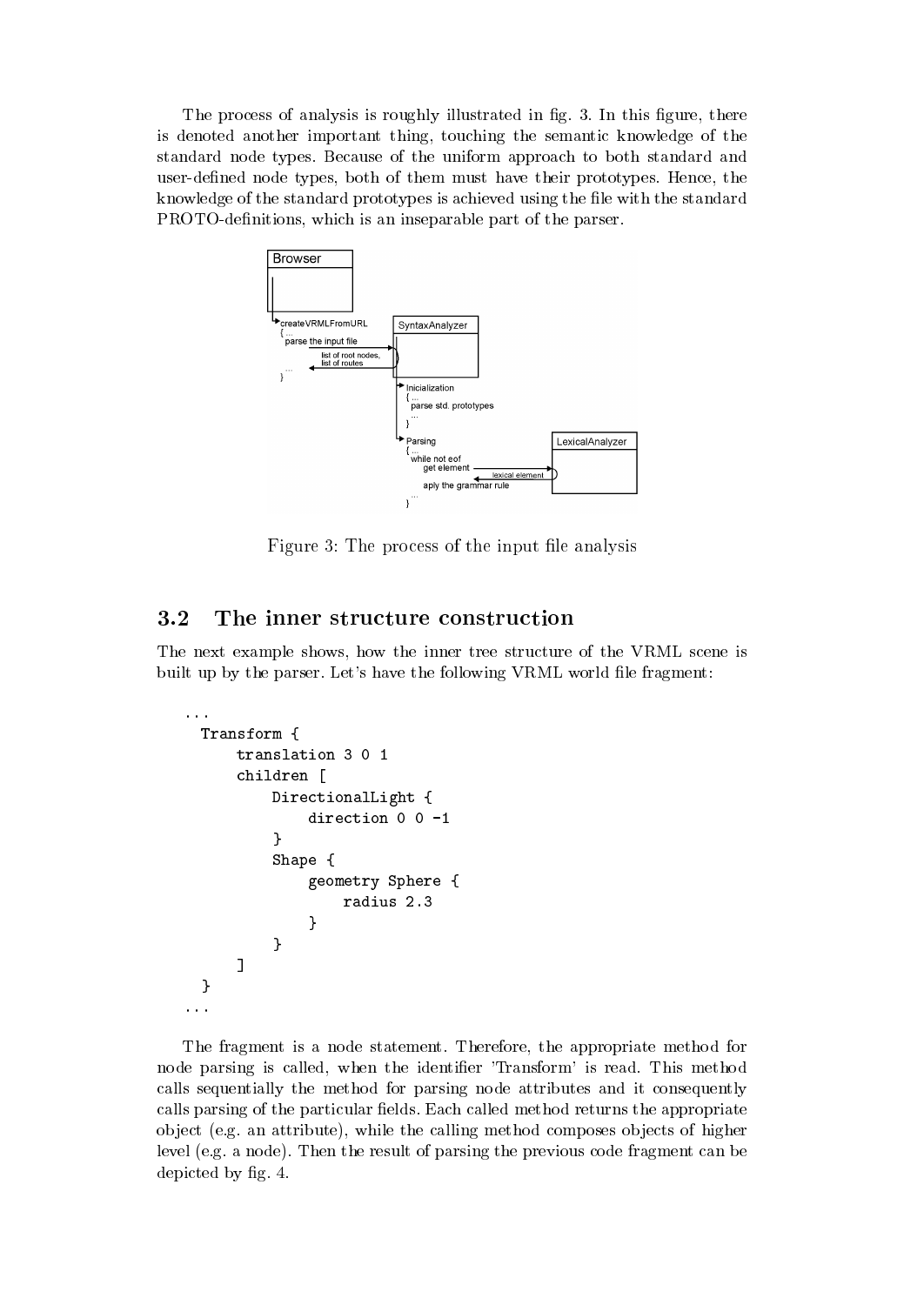

Figure 4: The inner VRML scene representation

## 3.3 Route list and event queue management

Important parts of the inner representation of the world are the list of routes and the queue of events. None of them is returned directly by the method createVRMLFromURL to the calling block, but they are members of Browser instance and they are accessible by appropriate methods.

The route list is built up by the syntax analyser, which adds the routes to it, as a result of parsing the ROUTE-statements. When the simulation core of the browsing system has to simulate the event cascades, it searches through the route list, to determine, how to pass the events between nodes.

The event queue is not so tightly bound to the parser - it is only a preparation for the simulation core, which uses it for buffering events during processing the event cascades. The class Browser provides these methods for the event queue manipulation:  $addEvent$ ,  $getEvent$  and  $getEventQueue$ . In the contradistinction to routes, which form an unordered list, events form a queue, ordered ascendantly by the time stamp - the absolute time value of the event rising moment. It is guaranteed, that the  $getEvent$  method returns an event with the lowest time stamp, every time it is called, and this event is immediately removed from the queue.

#### **Testing**  $\overline{4}$

For testing the capability of the parser, a set of scenes was created, using various features of VRML. The tester was a simple program, which only let the parser to read the scene and create it's inner representation and then it took this representation and transcribed it to the text output. As better testers would serve the other modules of the navigating system, but unfortunately, developing of them did not proceed simultaneously with the parser. Therefore, only the module for the topology processing was utilizable, in the time of testing the parser. It processes, however, only the static information of scene. The best part for testing would be probably the simulation core, which would test also the event management perfectly, but it is currently being implemented.

The results of testing can be viewed in three levels:

1) Some scenes are not parsed atall, because they use features, which the parser cannot process. This concerns in fact only the EXTERNPROTO state-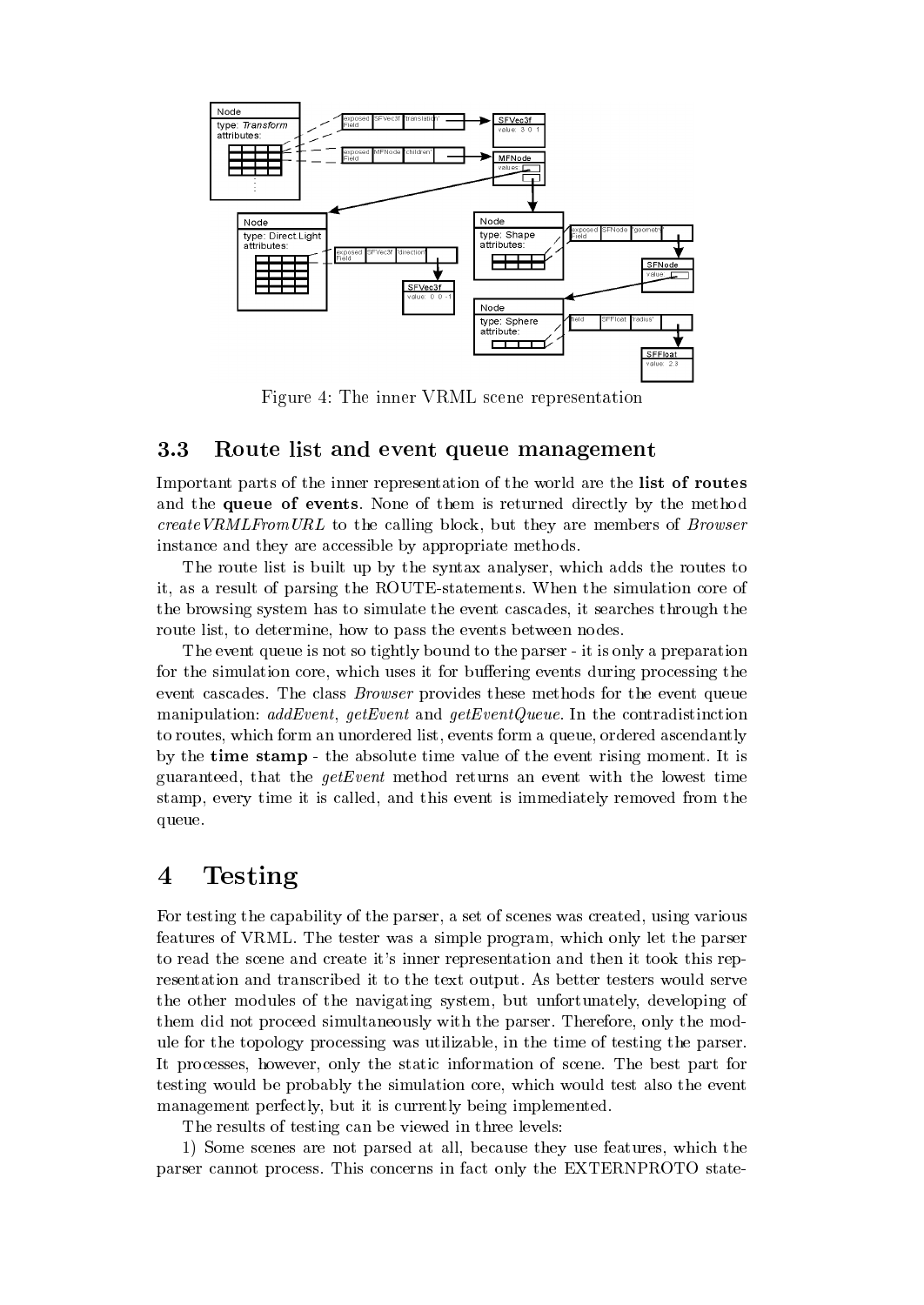ments. The parser does not read other URL's during parsing of the scene, and hence the external declaration is not known. Therefore, the parser cannot analyse the node of user-defined type, because of missing it's prototype.

2) Some scenes can be parsed, but the inner representation is not proper the parser then serves only for the syntax control. This happens, for example, when the scene uses the *Script* node. It is well read, but not interpreted, because there is not implemented any scripting language interpreter. It also happens, when there is a user PROTO-definition in the scene, i.e. the PROTO statement with a non-empty body. The parser uses only the declaration of attributes in the PROTO statement (the part in the brackets), which is sufficient for standard node types; the body (the part in the braces) is read but ignored.

3) For the rest of scenes the parser works well and the inner structures are built up completely and correctly. This concerns the node statements with any standard node type except Script, the node instancing (DEF - USE), and ROUTE statements. It concerns also the PROTO statements with an empty body, i.e. only the declarations of attribute scheme.

## 5 Conclusion and future works

The VRML parser presented here was the first implemented part of a specialized VRML browser. Therefore, it was necessary to create a basic platform, which would connect this part with all those succeeding. VRML API serves as this platform. Regarding the use of Java language, this API is represented by so called package vrml, containing classes specic for features and entities of VRML.

The parser uses the VRML 2.0 grammar, modified to  $LL(1)$  type in order to make a deterministic syntax analysis of the input file. The result is an inner representation, containing the scene structure and the list of routes. VRML API provides ob jects, which these structures are built from, and which allow other modules of the system to manipulate with them.

Capabilities of the parser are limited, because not every feature of VRML was implemented in the scope of this work yet. There are many things, that should be worked out in the future. It includes e.g. the complete processing of PROTO and EXTERNPROTO definitions. Very important, but also difficult, is the involving of any scripting language interpreter, in order to allow the Script nodes to be processed.

In the next phase of the parser development, there will be created an optimization mechanism, which reduces various unnecessary difficult relations in the scene structure, such as transformation hierarchies of the static parts of the scene. It should be a precaution against the efficiency losses of succeeding modules, such as the topology processor.

There can be surely found other suggestions for the improvement of this part of the browsing system. It is fairly dependent on the requirements of developers of the other parts of the system and of the future users of the system.

## References

- [1] B. Melichar: Jazyky a preklady. Edition center of CTU, Prague, 1996.
- [2] International Standard ISO/IEC 14772-1:1997 VRML97 Specification. The VRML Consortium Inc. 1997.
- [3] Sun Microsystems, JavaSoft: JDK 1.1.4 API Documentation. 1997.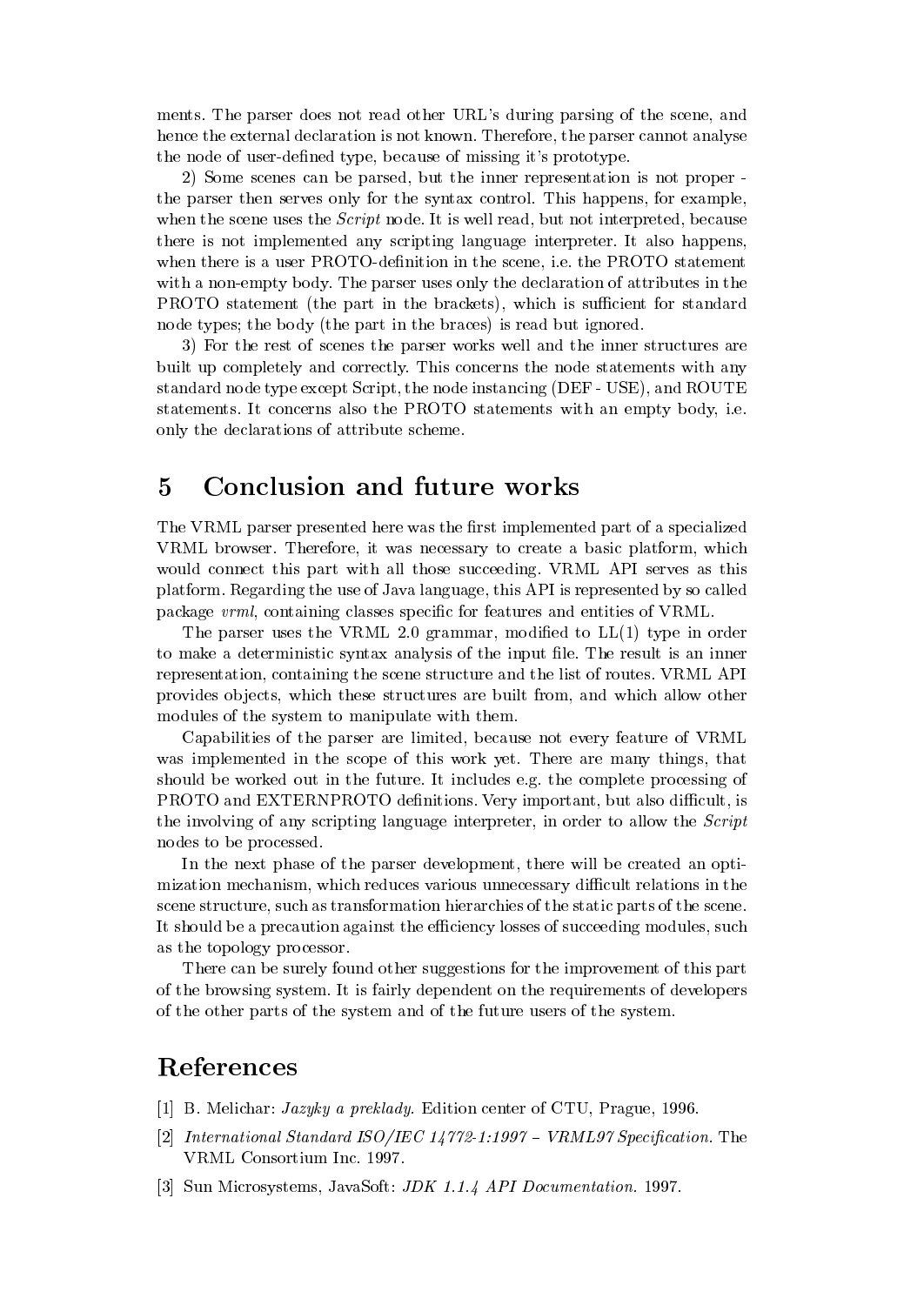## Appendix A: Package vrml

class java.lang.Object class vrml.Browser class vrml.Script class vrml.Prototype (implements java.lang.Cloneable) class vrml.Route class vrml.Event (implements java.lang.Cloneable) class vrml.Attribute class vrml.Field (implements java.lang.Cloneable) class vrml.MField class vrml.MFColor class vrml.MFFloat class vrml.MFInt32 class vrml.MFNode class vrml.MFRotation class vrml.MFString class vrml.MFTime class vrml.MFVec2f class vrml.MFVec3f class vrml.SFBool class vrml.SFColor class vrml.SFFloat class vrml.SFImage class vrml.SFInt32 class vrml.SFNode class vrml.SFRotation class vrml.SFString class vrml.SFTime class vrml.SFVec2f class vrml.SFVec3f class vrml.LexicalAnalyser class vrml.SyntaxAnalyser class vrml.DEFNode class java.lang.Throwable (implements java.io.Serializable) class java.lang.Exception class vrml.InvalidVRMLSyntaxException class java.lang.RuntimeException class java.lang.IllegalArgumentException class vrml.InvalidEventInException class vrml.InvalidEventOutException class vrml.InvalidExposedFieldException class vrml.InvalidFieldException class vrml.InvalidProtoNameException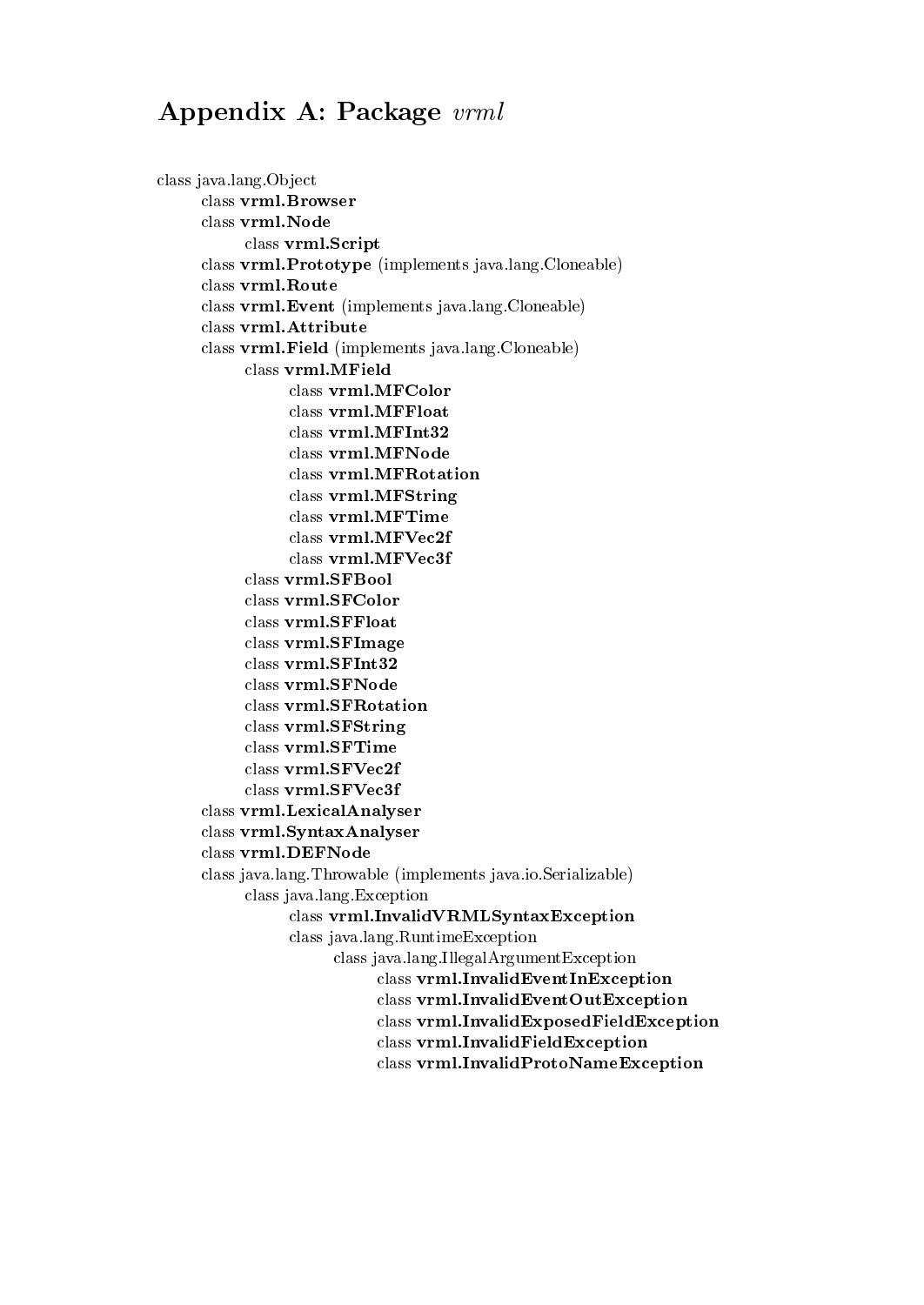## Appendix B: Browser interface

```
public class Browser
\{public Browser();
    public String getName();
    public String getVersion();
    public float getCurrentSpeed();
    public float getCurrentFrameRate();
    public String getWorldURL();
    public Node[ ] createVRMLFromURL(String url)
        throws InvalidVRMLSyntaxException, IOException;
    public void addRoute(Node fromNode, String fromEventOut,
       Node toNode, String toEventIn);
    public void deleteRoute(Node fromNode, String fromEventOut,
       Node toNode, String toEventIn);
    public Route[ ] getRouteList();
    public void addEvent(Node node, String eventName,
       double timeStamp, Field eventValue);
    public Event getEvent();
    public Event[ ] getEventQueue();
```

```
public void setDescription(String description);
public void setStandardProtoPath(String path);
```
## $\}$

## getName, getVersion:

- return the name and the version of the navigating system.

getCurrentSpeed, getCurrentFrameRate: - refer about dynamic properties of the browser; not implemented yet

#### get World URL: getWorldURL:

- returns a string with the URL of currently loaded world.

## $createVRMLFromURL:$

- gets a string with URL of the scene description, parses it and makes the inner representation. The method returns the list of root nodes of the inner forest structure. Except this, it fills the list of routes.

The method throws InvalidVRMLSyntaxException, if an error occurs during parsing the scene. It can happen not only when there is a trespass against the VRML syntax in the input scene description, but also when there is an unknown node type (i.e. without preliminary PROTO-definition).

### addRoute, deleteRoute:

- modify the list of routes (add and delete items). The arguments are attributes determining the route.

## getRouteList:

- provides the list of routes.